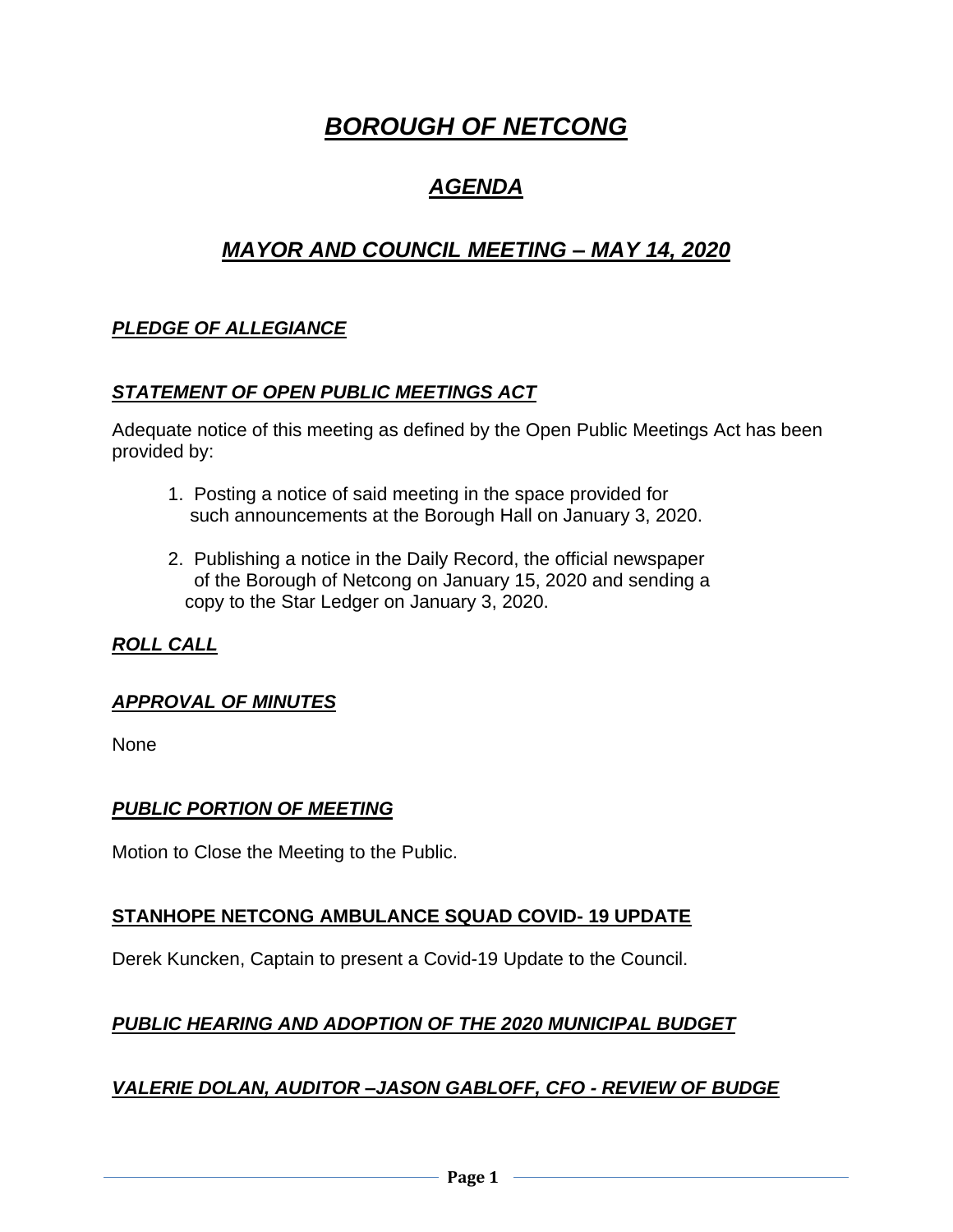### *PUBLIC HEARING ON THE 2020 BUDGET*

Motion to Close the Public Hearing

**Resolution 2020-56** - To Read the 2020 Budget by Title Only.

**Resolution 2020–57**- To Adopt the 2020 Budget.

#### *PUBLIC HEARING ON THE 2020 SID BUDGET*

Motion to close the Public Hearing

**Resolution #2020-58 –** A Resolution Authorizing the Adoption of the 2020 Budget of The Netcong Community Partnership Special Improvement District.

#### *ORDINANCE ADOPTIONS*

**1. Capital Ordinance 2020-7 -** CAPITAL ORDINANCE OF THE BOROUGH OF NETCONG, IN THE COUNTY OF MORRIS, NEW JERSEY AUTHORIZING VARIOUS EQUIPMENT ACQUISITIONS IN, BY AND FOR THE WATER UTILITY OF THE BOROUGH, APPROPRIATING THEREFOR THE SUM OF \$22,500 AND PROVIDING THAT SUCH SUM SO APPROPRIATED SHALL BE RAISED FROM THE WATER UTILITY CAPITAL IMPROVEMENT FUND.

Motion to Read Capital Ordinance 2020-7- by Title Only on Second Reading and a Hearing Held Thereon

Motion to Close Public Hearing.

Motion to Adopt Capital Ordinance 2020-7

**2. Capital Ordinance 2020-8-**CAPITAL ORDINANCE OF THE BOROUGH OF NETCONG, IN THE COUNTY OF MORRIS, NEW JERSEY AUTHORIZING THE FUNDING OF A PORTION OF THE COST OF THE ACQUISITION OF AN ASPHALT ROLLER IN, BY AND FOR THE SEWER UTILITY OF THE BOROUGH, APPROPRIATING THEREFOR THE SUM OF \$10,500 AND PROVIDING THAT SUCH SUM SO APPROPRIATED SHALL BE RAISED FROM THE SEWER UTILITY CAPITAL IMPROVEMENT FUND.

Motion to Read Capital Ordinance 2020-8- by Title Only on Second Reading and a Hearing Held Thereon

Motion to Close Public Hearing.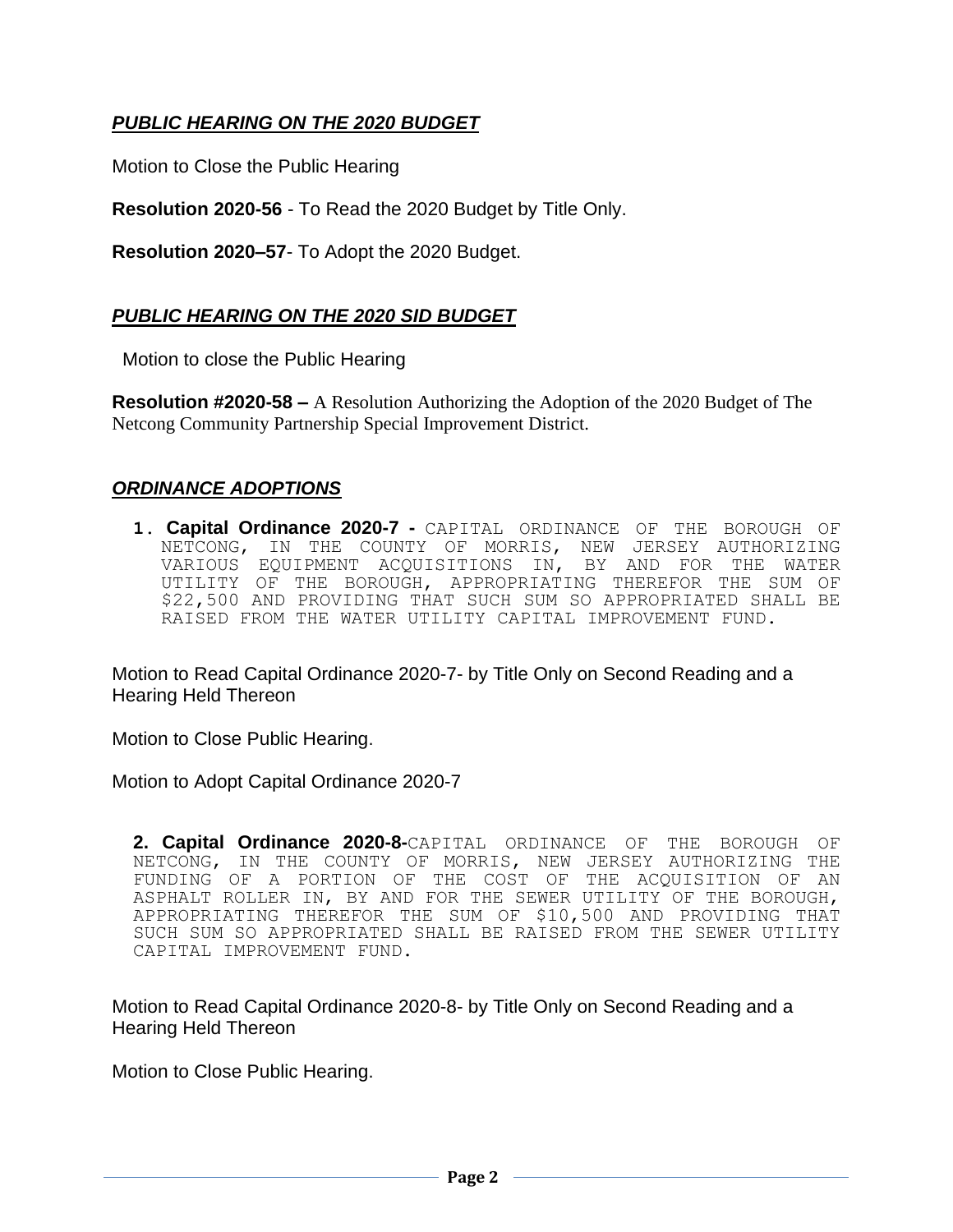Motion to Adopt Capital Ordinance 2020-8

**3. Bond Ordinance 2020-9 –** BOND ORDINANCE TO AUTHORIZE THE MAKING OF VARIOUS ROAD IMPROVEMENTS IN, BY AND FOR THE BOROUGH OF NETCONG, IN THE COUNTY OF MORRIS, STATE OF NEW JERSEY, TO APPROPRIATE THE SUM OF \$335,000 TO PAY THE COST THEREOF, TO APPROPRIATE STATE GRANTS, TO AUTHORIZE THE ISSUANCE OF BONDS TO FINANCE SUCH APPROPRIATION AND TO PROVIDE FOR THE ISSUANCE OF BOND ANTICIPATION NOTES IN ANTICIPATION OF THE ISSUANCE OF SUCH BONDS.

Motion to Read Bond Ordinance 2020-9- by Title Only on Second Reading and a Hearing Held Thereon

Motion to Close Public Hearing.

Motion to Adopt Bond Ordinance 2020-9

**4. Bond Ordinance 2020-10 -** BOND ORDINANCE TO AUTHORIZE THE MAKING OF VARIOUS PUBLIC IMPROVEMENTS AND THE ACQUISITION OF NEW ADDITIONAL OR REPLACEMENT EQUIPMENT AND MACHINERY, NEW COMMUNICATION AND SIGNAL SYSTEMS EQUIPMENT AND NEW INFORMATION TECHNOLOGY EQUIPMENT IN, BY AND FOR THE BOROUGH OF NETCONG, IN THE COUNTY OF MORRIS, STATE OF NEW JERSEY, TO APPROPRIATE THE SUM OF \$288,200 TO PAY THE COST THEREOF, TO MAKE A DOWN PAYMENT, TO AUTHORIZE THE ISSUANCE OF BONDS TO FINANCE SUCH APPROPRIATION AND TO PROVIDE FOR THE ISSUANCE OF BOND ANTICIPATION NOTES IN ANTICIPATION OF THE ISSUANCE OF SUCH BONDS.

Motion to Read Bond Ordinance 2020-10- by Title Only on Second Reading and a Hearing Held Thereon

Motion to Close Public Hearing.

Motion to Adopt Bond Ordinance 2020-10

**5. Ordinance 2020-11 -** AN ORDINANCE FIXING THE SALARIES OF CERTAIN OFFICERS AND EMPLOYEES OF THE BOROUGH OF NETCONG, IN THE COUNTY OF MORRIS, STATE OF NEW JERSEY

Motion to Read Ordinance 2020-11- by Title Only on Second Reading and a Hearing Held Thereon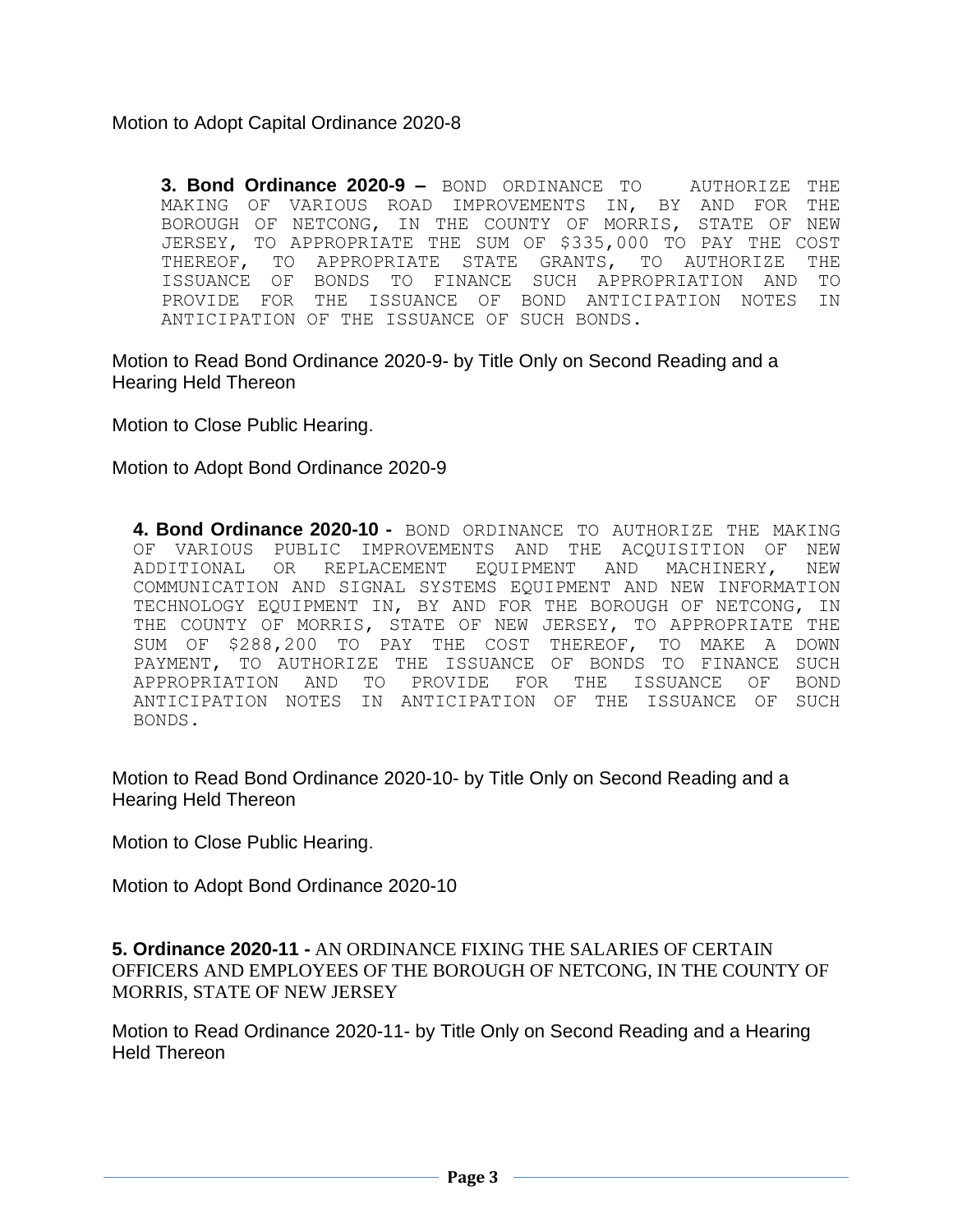Motion to Close Public Hearing.

Motion to Adopt Ordinance 2020-11

#### *CORRESPONDENCE*

- 1. Email Ben Dellamo- Shop Rite
- 2. Letter Arborist Ash Borer/Trees

#### *BOROUGH ADMINISTRATOR REPORT*

#### *COMMITTEE REPORTS*

| Finance & Insurance:                                                                                | E. Still                | J. Sylvester              |
|-----------------------------------------------------------------------------------------------------|-------------------------|---------------------------|
| Economic Development: R. Hathaway E. Still                                                          |                         |                           |
| <b>Public Safety:</b><br>(Police, Fire, Rescue)                                                     | J. Sylvester            | E. Koster                 |
| Dept. of Public<br><b>Works &amp; Utilities:</b><br>Recreation:                                     | E. Koster<br>J. Albensi | R. Hathaway<br>T. Laureys |
| <b>Public Services:</b><br>(Human Services<br><b>Recycling &amp; Solid</b><br><b>Waste Disposal</b> | T. Laureys              | J. Albensi                |

#### *OLD BUSINESS*

1. None

#### *NEW BUSINESS*

**1.** None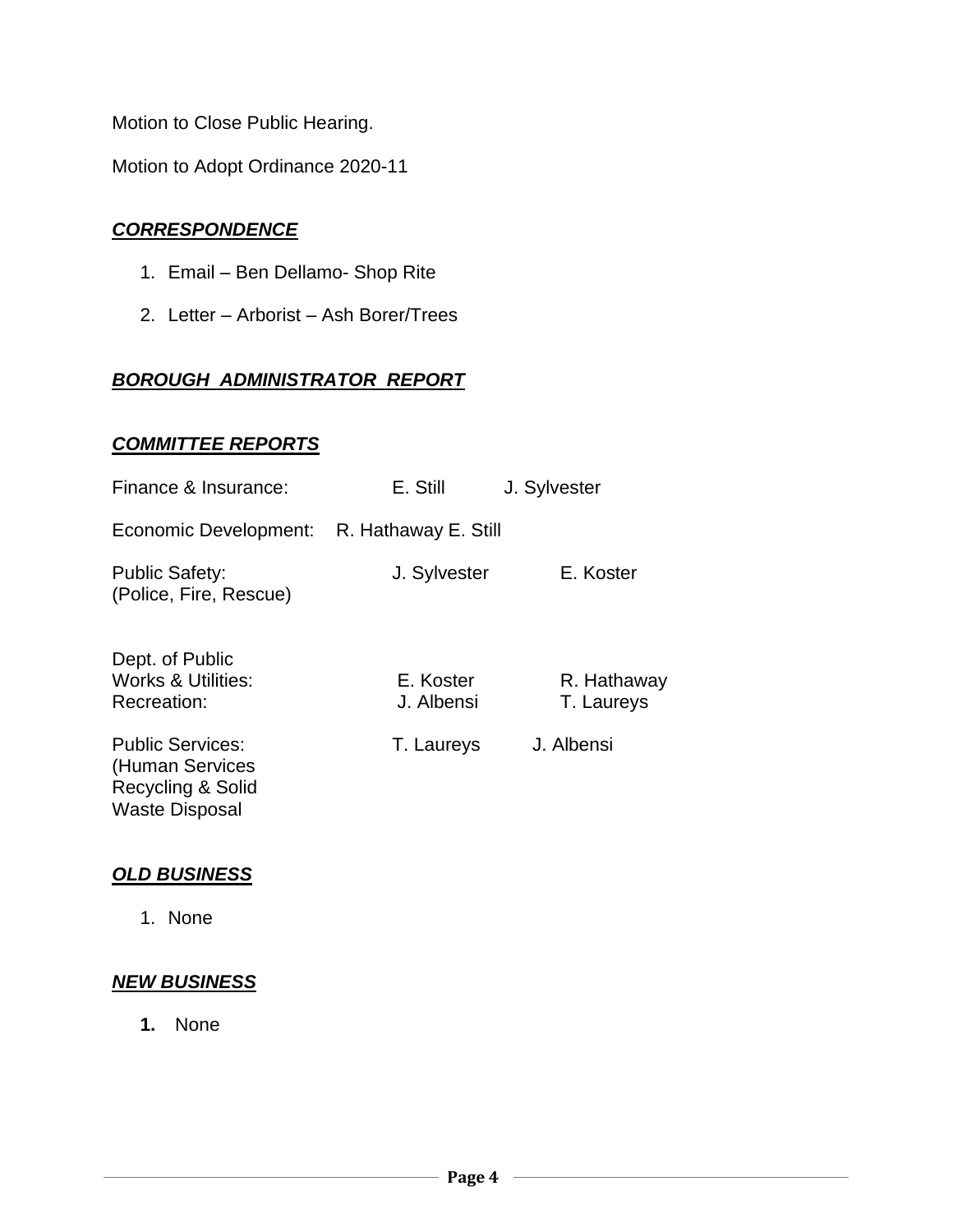## *PRIVILEGE OF THE FLOOR TO THE COUNCIL*

### *MAYOR'S COMMENTS*

#### *RESOLUTIONS*

- **1. Resolution 2020-59-** Authorizing the Acquisition of Seven Desktop Computers for the Netcong Police Department
- **2. Resolution 2020-60-**Authorizing the Acquisition of Four Tablet Computers for the Netcong Police Department
- **3. Resolution 2020-61**-Authorizing the Acquisition of a Utility Vehicle for the Department of Public Works Through the Educational Services Commission of New Jersey Co-Op #65MCESCCPS
- **4. Resolution 2020-62-**Authorizing the Acquisition of Two Electronic Message Boards Through the Somerset County Cooperative Pricing System Contract CC-0099-19
- **5. Resolution 2020-63** Authorizing Acquisition of Technology Equipment for Borough Administrative Offices and Netcong Police Department
- **6. Resolution 2020-64** Resolution Urging the State Of New Jersey To Provide Direct Stabilization Funding to Morris County from The Coronavirus Relief Fund
- **7. Resolution 2020-65-** Determining the Cancellation of Liquor License No. 1428- 31-012-001, Netcong Columbus Club
- **8. Resolution 2020**-**66** Authorize the Acceptance and Execution of an Agreement Between the Borough of Netcong and the Netcong Fraternal Order of Police Officers
- **9. Resolution 2020 –67** Authorizing the Appropriate Authority to Amend the Netcong Borough Police Department Rules and Regulations

### *ORDINANCE INTRODUCTIONS*

**1.** Ordinance 2020 -12 - An Ordinance to Amend Chapter 54, Police Department, Article IV, Fees, Section 54-16, Fees, Paragraph F, Contracted Police Services,